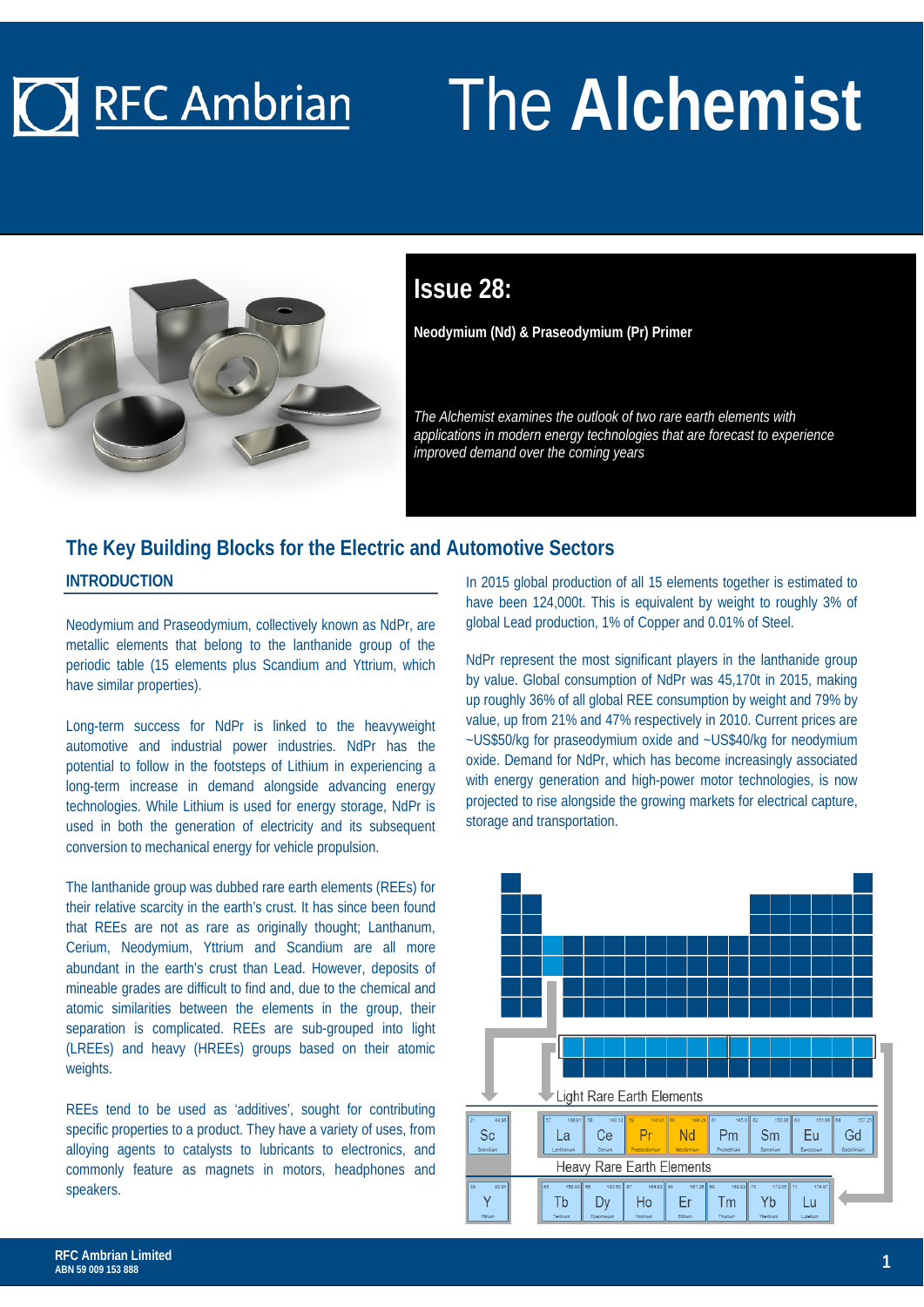### The **Alchemist**

Lithium has recently seen massive growth for facilitating efficient energy storage solutions in these industries, and NdPr is essential for both the efficient generation of energy and the mechanical use of that energy. Thus, analysts expect that by 2020 NdPr demand will grow by as much as 43% to 64,600tpa.

#### **APPLICATIONS**

In 2015 some 95% of Neodymium and 85% of Praseodymium production was used to make permanent Neodymium-Iron-Boron (NdFeB) magnets. NdFeB magnets are produced commercially and have industry-dominating technical characteristics. They are used in hard disk drives, headphones, loudspeakers, MRIs and, most importantly, electric motors and generators. The properties of NdFeB magnets that differentiate them from competing technologies are magnetic flux density and coercivity. Magnetic flux density measures the degree of magnetisation, and coercivity is the ability of a material to withstand de-magnetisation. The product of magnetic flux density and coercivity is a magnet's maximum energy product. No other magnet — either produced commercially or created scientifically — matches NdFeB magnets by any of these metrics.

Forecast demand growth for NdPr is primarily driven by the proliferation of electric motors and generators used in motor vehicles and turbines. NdFeB magnets are used in high-torque, high-efficiency permanent magnet (PM) synchronous AC and DC electric motors. As with NdFeB magnets, PM motors are the premium product in the motor market and dominate competing electric motor configurations.



When judged against the closest competing technologies, these motors are considered unbeatable in delivering more torque and overall power by weight. They also suffer less electric and mechanical loss, and benefit from simple rotor/stator configurations.

This dominance of PM motors can be demonstrated through their nearly universal application by car manufacturers. The electric motors used in nearly all hybrid vehicles have used this configuration for years. Recent electric vehicles have also used PM motors; of the 370,000 hybrid and plug-in electric vehicles sold in the US YTD to September 2016, 89% (or 328,000 units) used PM motors.

The use of NdFeB magnets in power generation has also allowed wind turbines to reduce costs and increase efficiencies, primarily by eliminating gearboxes. The majority of new wind turbines now use direct-drive PM generators that are more reliable and require less maintenance. In direct-drive PM motors, material demand is around 550kg of NdFeB magnets per MW.







 $(kJ/m3)$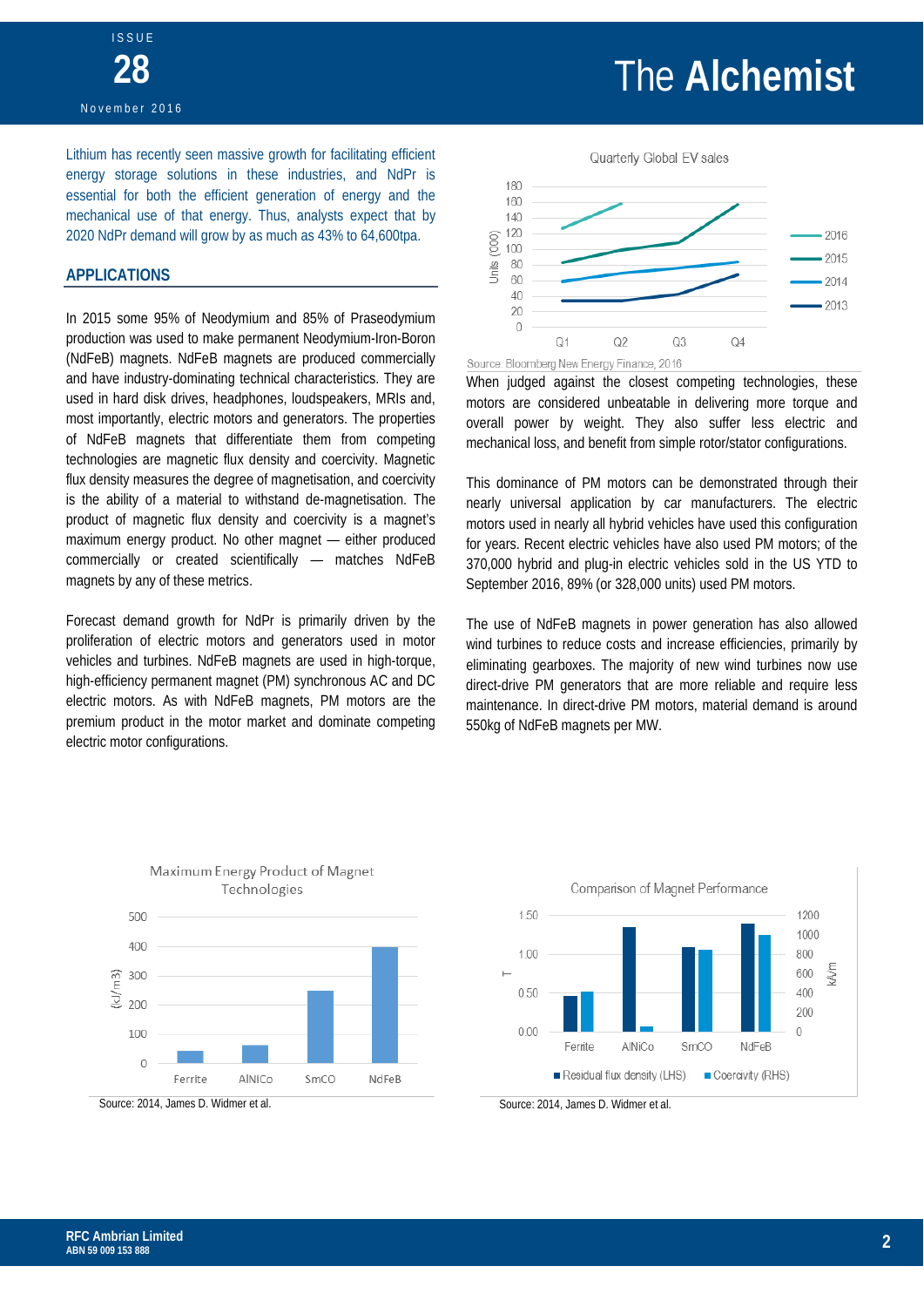## The **Alchemist**

November 2016

ISSUE

**28**



#### **SUPPLY**

As a result of their chemical and atomic similarities, REEs typically occur together geologically, so grades and production are often quoted on a composite basis as total rare earth oxides (TREOs, or often just REOs). Normal mineralogy of mineable deposits occurs as bastnaesite, monzanite or low-grade ion adsorption clays, although a variety of other mineralogies also exist. Large, high-grade (and globally significant) operations, including the largest producer in the world, Bayan Obo, tend to contain bastnaesite as the main ore mineral. Ion adsorption clays are smaller but significantly more widespread, and are currently the world's primary source of HREEs. Mines targeting ion adsorption clays, largely located in China, have contributed to the 'dirty' reputation of REEs by applying processing methods that have caused environmental damage.

Despite having no production capacity whatsoever in 1985, by the early 1990s China had become the dominant global producer for the majority of REEs (including NdPr). Outside China, Australia is the second largest producer of REEs. The Lynas-owned Mt Weld mine is currently the only operating mine in Australia. It began production in 2007 and reached full-scale production in 2016. The US ranks third, producing roughly 1/25<sup>th</sup> of China's level. US production in 2015 was attributable to the Mountain Pass mine, which is now on care and maintenance. Together, these three countries produced 96% of the world's supply of REEs in 2015.

Part of the current supply surplus is as a result of REEs occurring at iron ore mines in China (Bayan Obo in particular), which produced roughly half of global production in 2015. Spurred by iron ore's bull run between 2009 and 2011, and only needing the addition of a processing circuit to the existing tailings/waste stream, REEs have been produced in large quantities as a convenient by-product with no regard for demand. However, the prolonged weakness of iron ore prices is now putting pressure on REE supply.



Source: USGS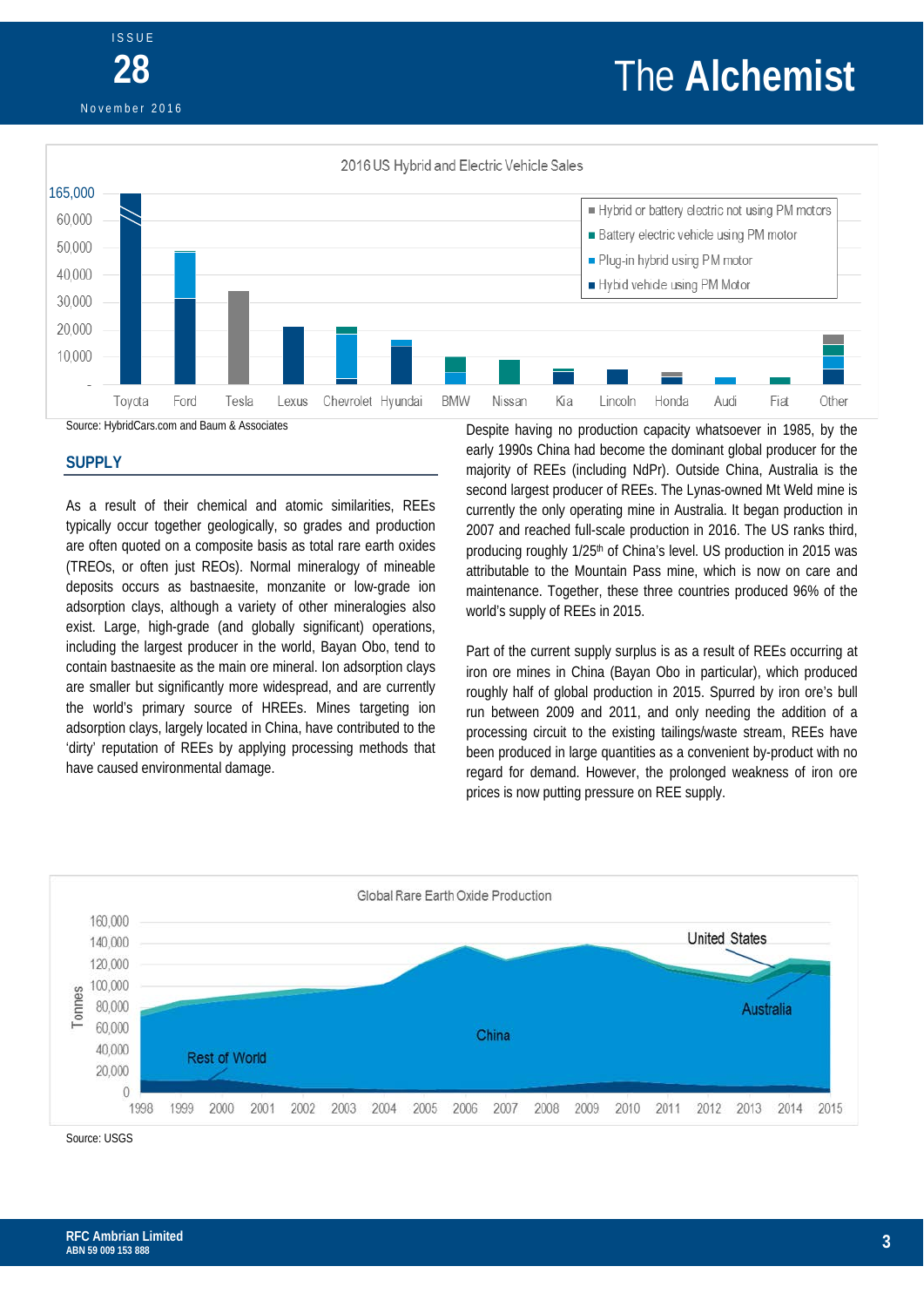Iron ore mines in China that have continued to operate despite negative margins are now being shut, and the flow of cheap lanthanide production has the potential to be reduced as a result. In June, top economic planners from China issued statements that the country would reduce steel production capacity by up to 150Mt within 3-5 years. Furthermore, the Chinese Government is targeting a reduction in illegal mining, which supplies REEs through the mining of ion adsorption deposits and is further damaging China's environment.

To accommodate demand growth, increases in global production of NdPr will need to total between 15,000t ('low case') and 35,000t ('high case') by 2020. China is expected to struggle to expand its capacity as a result of its efforts to tighten regulations on miners and through forced reductions in the mining sector. Therefore, a number of new projects will need to be brought online outside China to cover the shortfall. Fortunately, there is a pipeline of developed projects from which production could be provided.

#### **NdPr INVESTMENT**

REEs have historically been difficult for investors. The group saw dramatic price movements between 2008 and 2013; prices for oxide products increased more than 2,000% between June 2009 and June 2011. Soon thereafter, however, it turned out that a combination of China's loose regulatory environment and fortunate natural resource endowment had allowed it to flood the market with production. By 2013, prices had fallen by nearly 80%.

Improving demand, along with more rational supply, has brought NdPr back to the investment world as reasonable prospect. Manufacturers are placing a premium on certainty of supply and environmentally sound practices to accompany their products. An opportunity is arising for non-Chinese parties to capture a portion of the emerging market.

Long-term success for NdPr is linked to the future of electric industries; the heavyweight automotive and industrial power industries are set to provide a firm, broad range of downstream clients and off-takers. The NdPr industry has the potential to follow in the footsteps of Lithium in experiencing a long-term increase in demand. While Lithium enables energy storage, NdPr is used to generate and, subsequently, use stored electricity to propel vehicles.



Source: Company reports

| <b>Company</b>                 | Project             | <b>Stage</b>        | <b>Country</b> | Capital Cost (US\$m) | Product                             |
|--------------------------------|---------------------|---------------------|----------------|----------------------|-------------------------------------|
| Avalon Rare Metals Inc         | Nachalaco           | FS                  | Canada         | 1453                 | Intermediate Rare Earth Concentrate |
| Matamec Explorations Inc       | <b>Zeus</b>         | FS                  | Canada         | 357                  | Intermediate Rare Earth Concentrate |
| Northern Minerals Ltd          | <b>Browns Range</b> | <b>DFS</b>          | Australia      | 256                  | Intermediate Rare Earth Concentrate |
| Peak Resources Ltd             | Ngualla             | <b>Feas Started</b> | Tanzania       | 330                  | Fully Separated Rare Earth Oxides   |
| Arafura Resources Ltd          | Nolans Bore         | <b>Feas Started</b> | Australia      | 680                  | Fully Separated Rare Earth Oxides   |
| <b>Ouest Rare Minerals Ltd</b> | Strange Lake        | <b>Feas Started</b> | Canada         | 1493                 | Fully Separated Rare Earth Oxides   |
| Ucore Rare Metals Inc          | Bokan Mountain      | <b>Feas Started</b> | <b>US</b>      | 221                  | Fully Separated Rare Earth Oxides   |
| Hastings Technology Metals Ltd | Yangibana           | <b>PFS</b>          | Australia      | 306                  | Fully Separated Rare Earth Oxides   |
| Rare Element Resources Ltd     | Bear Lodge          | <b>PFS</b>          | <b>US</b>      | 290                  | Fully Separated Rare Earth Oxides   |
| Mkango Resources Ltd           | Songwe Hill         | <b>PFS</b>          | Malawi         | 216                  | Intermediate Rare Earth Concentrate |
| Frontier Rare Earths Ltd       | Zandkopsdrift       | <b>PFS</b>          | South Africa   | 906                  | Fully Separated Rare Earth Oxides   |
| Galileo Resources PLC          | Glenover            | PFS/Scoping         | South Africa   | 233                  | Intermediate Rare Earth Concentrate |
| <b>Commerce Resources Corp</b> | Ashram              | PFS/Scoping         | Canada         | 763                  | Intermediate Rare Earth Concentrate |
| Pele Mountain Resources Inc    | Eco Ridge           | PFS/Scoping         | Canada         | 563                  | Intermediate Rare Earth Concentrate |